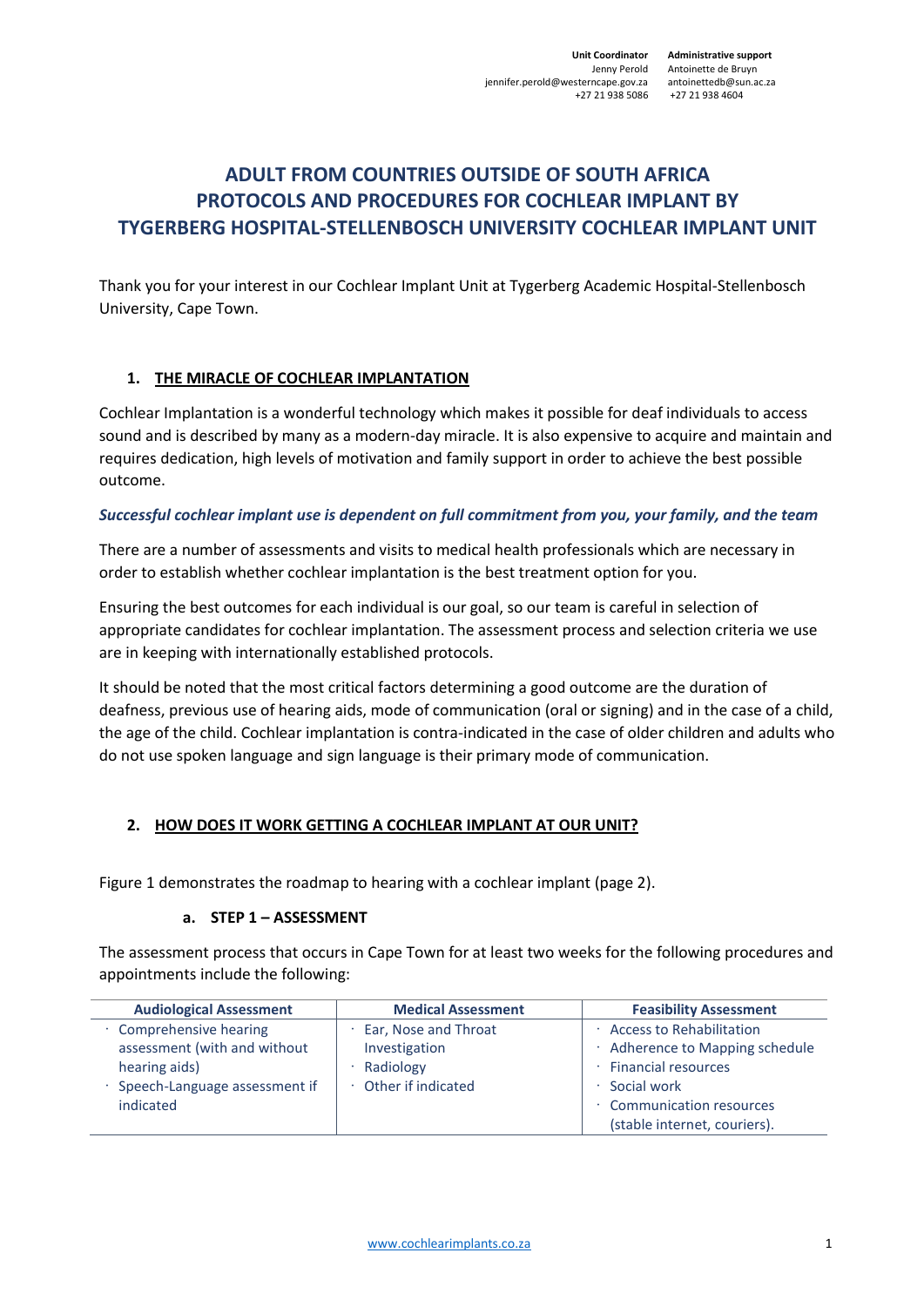



# *Assessment process includes:*

- An appointment with an audiologist from Tygerberg Hospital-Stellenbosch University Cochlear Implant Unit. A full history is taken, and the relevant information gathered. You will need to bring all relevant medical reports and history.
- Further hearing tests which will include behavioural and objective hearing tests.
- It is assumed that you will have already been fitted with hearing aids in your own country. If not, a trial period with appropriately fitted hearing aids will need to be arranged prior to your appointment with us.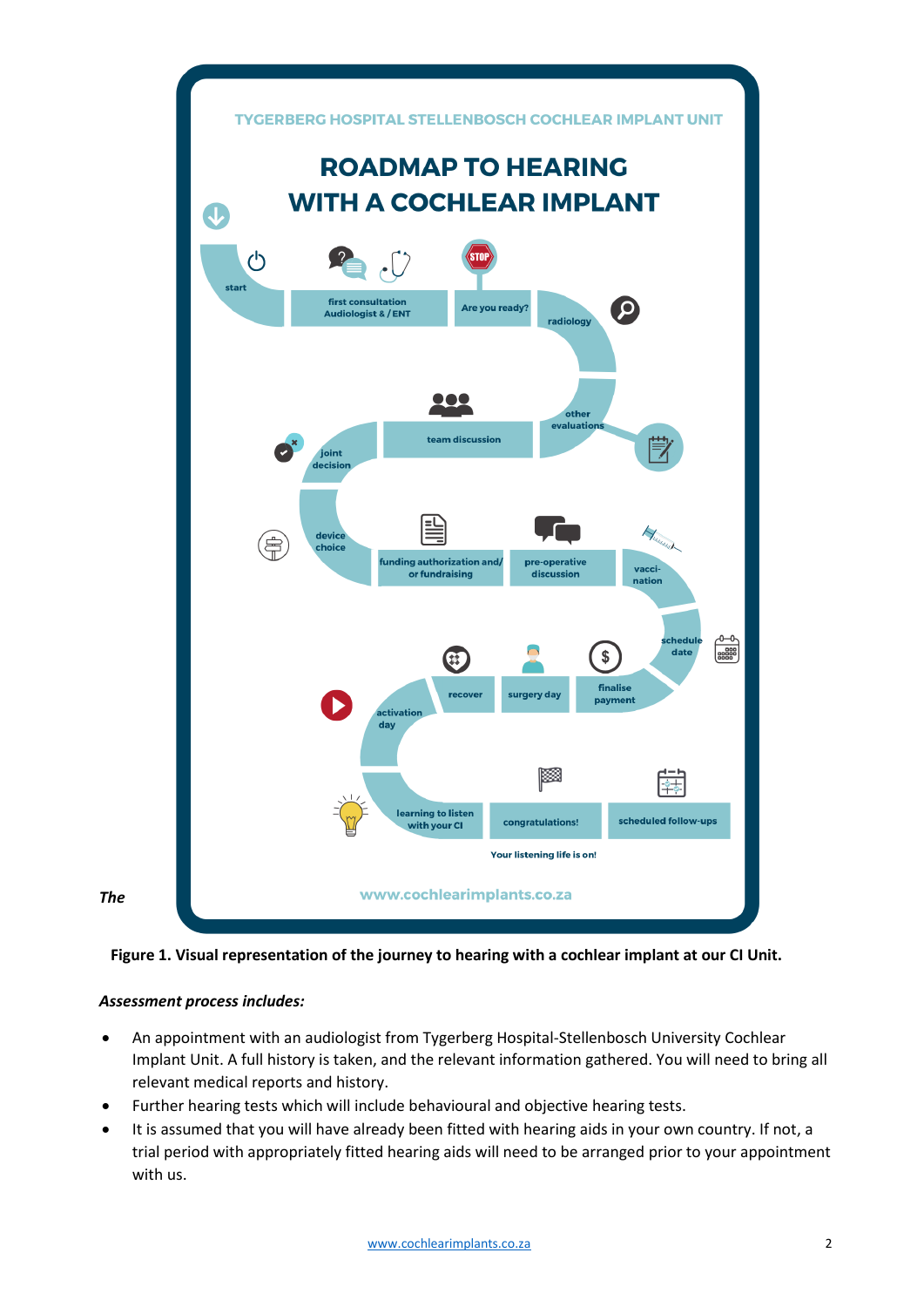- Appointment with an ENT surgeon who will assess your medical suitability for cochlear implantation and make arrangements for the radiological assessment.
- Radiology this will be done during the first week. This is in order to assess whether implantation is possible and includes CT scan and MRI scan of internal auditory structures and brain.
- To ensure successful use of a cochlear implant, adequate access to financial resources are a critical component in the long term, in particular for patients from outside of South Africa. We need to safeguard that a cochlear implant is in the best interest of you and your family.

| <b>PRE-IMPLANT</b> | <b>IMPLANT COSTS</b> | <b>POST IMPLANT</b> | <b>VISIT COSTS</b> | <b>POSSIBLE UNPLANNED</b> |
|--------------------|----------------------|---------------------|--------------------|---------------------------|
| <b>COSTS</b>       |                      | <b>COSTS</b>        |                    | <b>EXPENSES</b>           |
| Audiological       | Theatre, hospital    | Mapping.            | Accommodation      | Courier fees              |
| <b>Assessments</b> | ENT surgeon,         | ENT appointments.   | Visa               | <b>Visits</b>             |
| ENT appointments.  | Anaesthetist,        | Maintenance costs   | Transport          | <b>Retention options</b>  |
| Other assessments  | medicine,            | (replacements and   | Interpreter costs  | Insurance                 |
| CT and MRI scans   | Cochlear implant     | repairs)            | and arrangements   | Internet                  |
|                    | system               | <b>Upgrades</b>     |                    |                           |

#### *Costs include*

Added to the implant system specific costs, you will need to be able to demonstrate intent and resources to allow for:

- a. Costs of assessment process and hospital visits (see attachment for estimated costs)
- b. Cost of the device (approximately R230 000- 300 000.00 for one system)
- c. Costs and ability of travelling, accommodation and visa requirements for the
	- assessment,
	- surgery,
	- subsequent programming of the device (every **3 months** for first year, **annually** thereafter assuming no problems arise between visits.
- d. If the patient is not fluent in English, an interpreter is required and the arrangements and costs of this will need to be borne by the individual.

# **b. DECISION ABOUT COCHLEAR IMPLANT**

A monthly team meeting is held with all team members where the evidence is reviewed and a decision made as to whether cochlear implantation is recommended. Specific device options are discussed as available within our team.

# **c. STEP 2 - SURGERY**

The surgery is when the internal cochlear implant electrode array is inserted. This is arranged by the ENT surgeon and audiologist. It is approximately a 3-hour procedure (if one implant is being done). An overnight stay in hospital may be required.

# **d. STEP 3 - PROGRAMMING OF EXTERNAL SOUND PROCESSOR**

Approximately 2-3 weeks after the surgery, activation of the external device is done, where the sound processor is fitted. You will need to be in Cape Town for a minimum of 2-3 weeks from the day of activation for the fitting process and rehabilitation. Follow up visits are every 3 months for the first year. You will need to be in Cape Town for **1-2 weeks** during these visits. Follow-up visits are **required annually** thereafter. These visits may include appointments with the other team members.